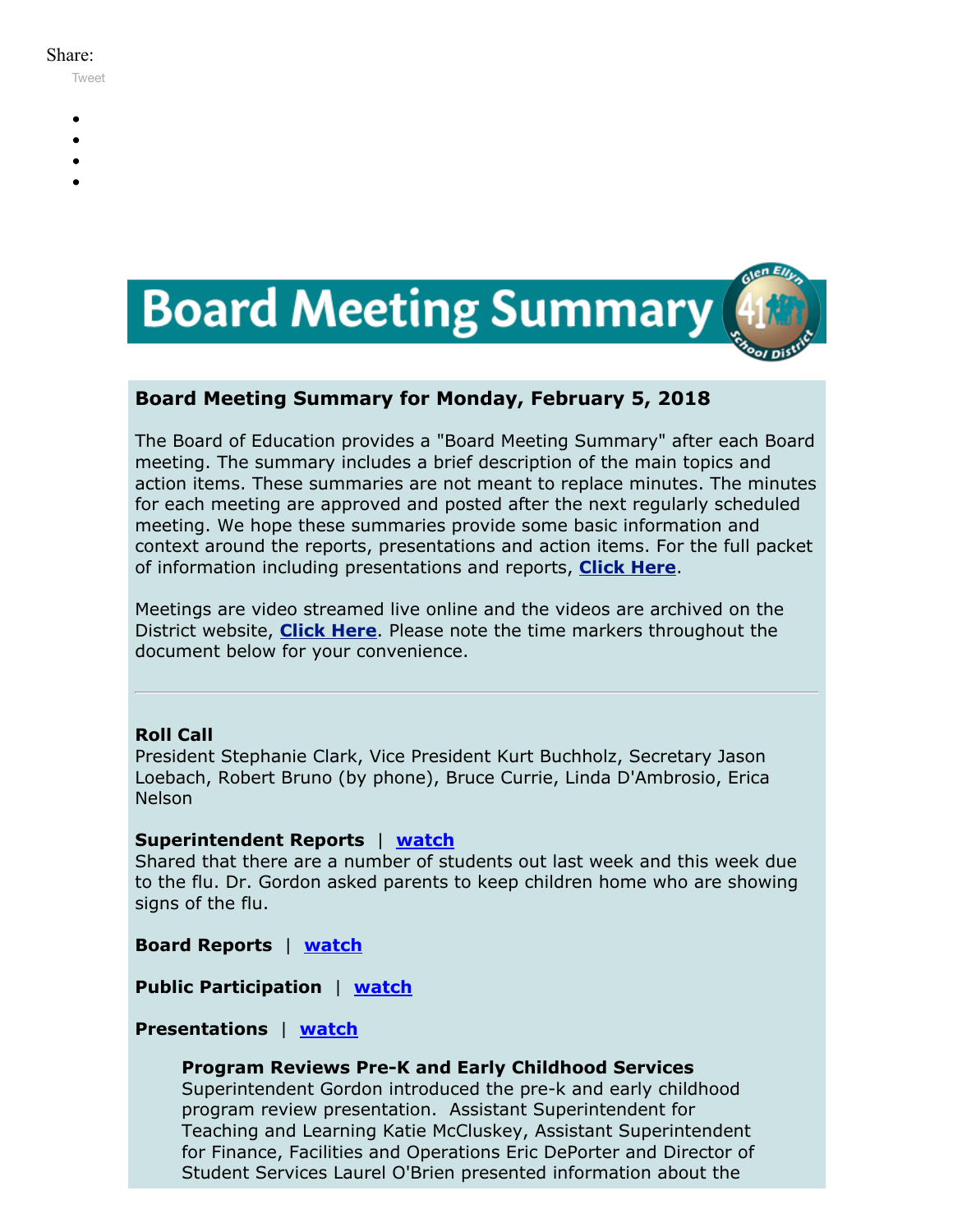program and answered Board member questions.

### **Discussion Items** | **[watch](https://youtu.be/ah0n4W0mkKI?t=57m50s)**

**2018-2019 Student Fees:** Annually, the administration reviews student fees for the coming school year. Assistant Superintendent of Finance, Facilities and Operations Eric DePorter presented the information and answered Board member questions.

Administration will present a report for action at the February 20, 2018 Board meeting.

### **Action Items** | **[watch](https://youtu.be/ah0n4W0mkKI?t=1h04m15s)**

#### **Consent Agenda**

#### **Personnel Report**

- Employment Recommendations
- Resignations

#### **Finance, Facilities & Operations**

• School District Payment Order - January 17, 2018 - January 29, 2018

### **Other Matters**

- Approval of Board Meeting Minutes
	- January 22, 2018- Regular Meeting Minutes
	- January 22, 2018 Regular Meeting Minutes Closed
	- January 29, 2018 Special Meeting Minutes

(Voted Yes: Clark, Buchholz, Bruno, Currie, D'Ambrosio, Loebach, Nelson)

#### **Superintendent Recommendations**

#### **Data Analysis Contract** | **[watch](https://youtu.be/ah0n4W0mkKI?t=1h05m20s)**

Approval of contract with Advantage Analytics for benchmarking and predictive analytics. After a detailed discussion the Board voted to table the motion.

(Voted Yes to table the motion: Clark, Loebach, Bruno, Currie, D'Ambrosio, Nelson Voted No: Buchholz)

## **Approve Procurement Bid for Referendum and Summer Capital Projects** | **[watch](https://youtu.be/ah0n4W0mkKI?t=1h52m05s)**

(Voted Yes: Clark, Buchholz, Bruno, Currie, D'Ambrosio, Loebach, Nelson)

#### **Approve Summer 2018 Capital Project Bids** | **[watch](https://youtu.be/ah0n4W0mkKI?t=1h53m15s)**

(Voted Yes: Clark, Buchholz, Bruno, Currie, D'Ambrosio, Loebach, Nelson)

**Approve Classroom Projectors Replacement** | **[watch](https://youtu.be/ah0n4W0mkKI?t=1h54m21s)**

(Voted Yes: Clark, Buchholz, Bruno, Currie, D'Ambrosio, Loebach, Nelson)